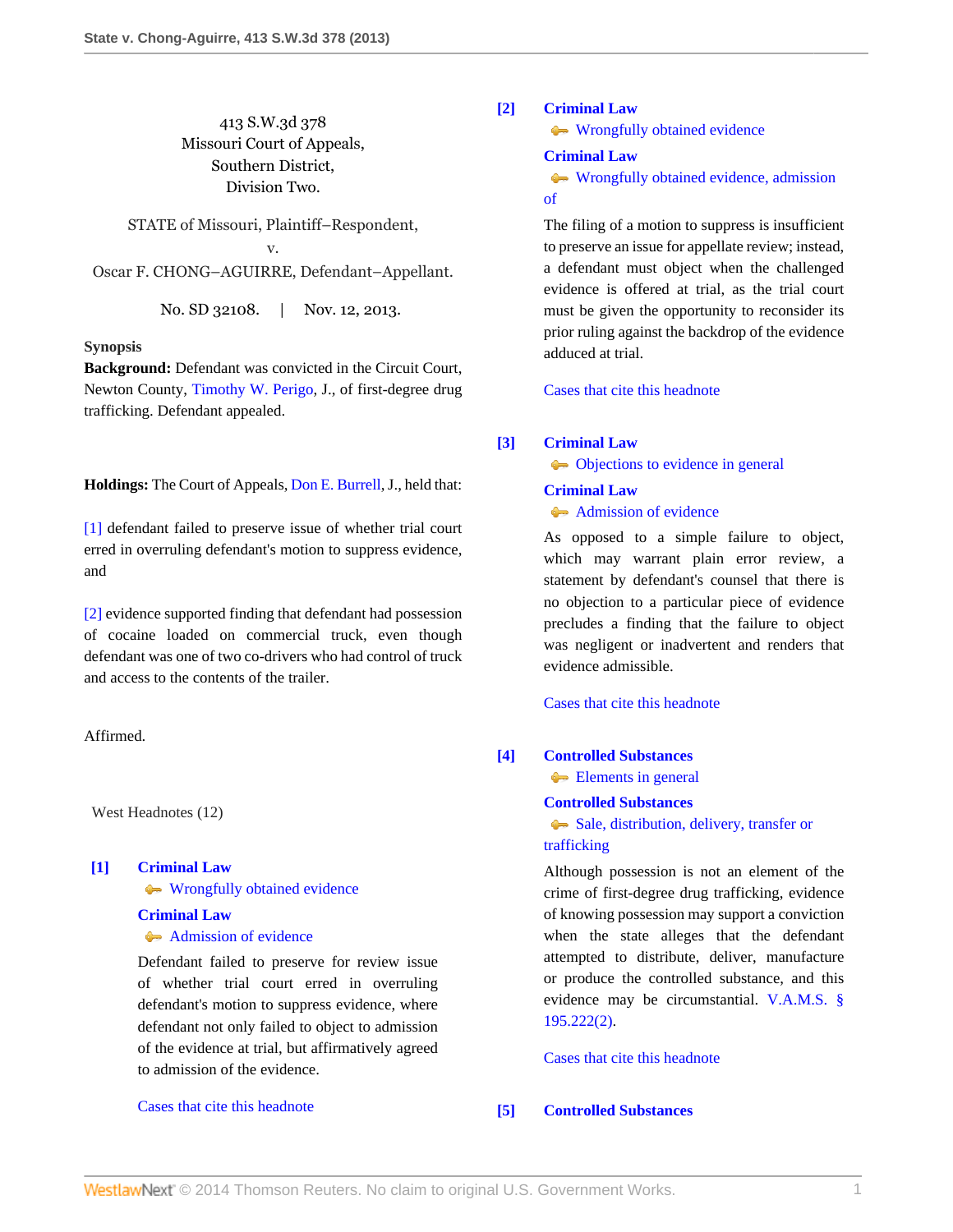### [Constructive possession](http://www.westlaw.com/Browse/Home/KeyNumber/96Hk28/View.html?docGuid=I64deda7d4c0911e3a341ea44e5e1f25f&originationContext=document&vr=3.0&rs=cblt1.0&transitionType=DocumentItem&contextData=(sc.Search))

Absent proof of actual possession, constructive possession may be shown when other facts buttress an inference of defendant's knowledge of the presence of the controlled substance.

[Cases that cite this headnote](http://www.westlaw.com/Link/RelatedInformation/DocHeadnoteLink?docGuid=I64deda7d4c0911e3a341ea44e5e1f25f&headnoteId=203193517700520140302081126&originationContext=document&vr=3.0&rs=cblt1.0&transitionType=CitingReferences&contextData=(sc.Search))

# <span id="page-1-1"></span>**[\[6\]](#page-7-2) [Controlled Substances](http://www.westlaw.com/Browse/Home/KeyNumber/96H/View.html?docGuid=I64deda7d4c0911e3a341ea44e5e1f25f&originationContext=document&vr=3.0&rs=cblt1.0&transitionType=DocumentItem&contextData=(sc.Search))**

 $\rightarrow$  [Joint or exclusive possession](http://www.westlaw.com/Browse/Home/KeyNumber/96Hk30/View.html?docGuid=I64deda7d4c0911e3a341ea44e5e1f25f&originationContext=document&vr=3.0&rs=cblt1.0&transitionType=DocumentItem&contextData=(sc.Search))

#### **[Controlled Substances](http://www.westlaw.com/Browse/Home/KeyNumber/96H/View.html?docGuid=I64deda7d4c0911e3a341ea44e5e1f25f&originationContext=document&vr=3.0&rs=cblt1.0&transitionType=DocumentItem&contextData=(sc.Search))**

# **[Presumptions and burden of proof](http://www.westlaw.com/Browse/Home/KeyNumber/96Hk68/View.html?docGuid=I64deda7d4c0911e3a341ea44e5e1f25f&originationContext=document&vr=3.0&rs=cblt1.0&transitionType=DocumentItem&contextData=(sc.Search))**

In cases involving joint control of an automobile, a defendant is deemed to have both knowledge and control of items discovered within the automobile, and, therefore, possession in the legal sense, where there is additional evidence connecting him with the items; this additional evidence must demonstrate sufficient incriminating circumstances to permit the inference of a defendant's knowledge and control over a controlled substance.

[Cases that cite this headnote](http://www.westlaw.com/Link/RelatedInformation/DocHeadnoteLink?docGuid=I64deda7d4c0911e3a341ea44e5e1f25f&headnoteId=203193517700620140302081126&originationContext=document&vr=3.0&rs=cblt1.0&transitionType=CitingReferences&contextData=(sc.Search))

### <span id="page-1-2"></span>**[\[7\]](#page-7-3) [Controlled Substances](http://www.westlaw.com/Browse/Home/KeyNumber/96H/View.html?docGuid=I64deda7d4c0911e3a341ea44e5e1f25f&originationContext=document&vr=3.0&rs=cblt1.0&transitionType=DocumentItem&contextData=(sc.Search))**

**[Possession in general](http://www.westlaw.com/Browse/Home/KeyNumber/96Hk79/View.html?docGuid=I64deda7d4c0911e3a341ea44e5e1f25f&originationContext=document&vr=3.0&rs=cblt1.0&transitionType=DocumentItem&contextData=(sc.Search))** 

Whether evidence is sufficient to connect a defendant to a controlled substance, as would support a finding of constructive possession, will be determined by considering the totality of the circumstances.

[Cases that cite this headnote](http://www.westlaw.com/Link/RelatedInformation/DocHeadnoteLink?docGuid=I64deda7d4c0911e3a341ea44e5e1f25f&headnoteId=203193517700720140302081126&originationContext=document&vr=3.0&rs=cblt1.0&transitionType=CitingReferences&contextData=(sc.Search))

## <span id="page-1-3"></span>**[\[8\]](#page-7-4) [Criminal Law](http://www.westlaw.com/Browse/Home/KeyNumber/110/View.html?docGuid=I64deda7d4c0911e3a341ea44e5e1f25f&originationContext=document&vr=3.0&rs=cblt1.0&transitionType=DocumentItem&contextData=(sc.Search))**

#### [Weight of Evidence in General](http://www.westlaw.com/Browse/Home/KeyNumber/110k1159.2/View.html?docGuid=I64deda7d4c0911e3a341ea44e5e1f25f&originationContext=document&vr=3.0&rs=cblt1.0&transitionType=DocumentItem&contextData=(sc.Search))

When reviewing the sufficiency of evidence supporting a criminal conviction, the appellate court gives great deference to the trier of fact.

[Cases that cite this headnote](http://www.westlaw.com/Link/RelatedInformation/DocHeadnoteLink?docGuid=I64deda7d4c0911e3a341ea44e5e1f25f&headnoteId=203193517700820140302081126&originationContext=document&vr=3.0&rs=cblt1.0&transitionType=CitingReferences&contextData=(sc.Search))

### <span id="page-1-4"></span>**[\[9\]](#page-7-5) [Criminal Law](http://www.westlaw.com/Browse/Home/KeyNumber/110/View.html?docGuid=I64deda7d4c0911e3a341ea44e5e1f25f&originationContext=document&vr=3.0&rs=cblt1.0&transitionType=DocumentItem&contextData=(sc.Search))**

**[Evidence accepted as true](http://www.westlaw.com/Browse/Home/KeyNumber/110k1144.13(4)/View.html?docGuid=I64deda7d4c0911e3a341ea44e5e1f25f&originationContext=document&vr=3.0&rs=cblt1.0&transitionType=DocumentItem&contextData=(sc.Search))** 

**[Criminal Law](http://www.westlaw.com/Browse/Home/KeyNumber/110/View.html?docGuid=I64deda7d4c0911e3a341ea44e5e1f25f&originationContext=document&vr=3.0&rs=cblt1.0&transitionType=DocumentItem&contextData=(sc.Search))**

[Inferences or deductions from evidence](http://www.westlaw.com/Browse/Home/KeyNumber/110k1144.13(5)/View.html?docGuid=I64deda7d4c0911e3a341ea44e5e1f25f&originationContext=document&vr=3.0&rs=cblt1.0&transitionType=DocumentItem&contextData=(sc.Search))

## **[Criminal Law](http://www.westlaw.com/Browse/Home/KeyNumber/110/View.html?docGuid=I64deda7d4c0911e3a341ea44e5e1f25f&originationContext=document&vr=3.0&rs=cblt1.0&transitionType=DocumentItem&contextData=(sc.Search))**

[Evidence considered; conflicting evidence](http://www.westlaw.com/Browse/Home/KeyNumber/110k1144.13(6)/View.html?docGuid=I64deda7d4c0911e3a341ea44e5e1f25f&originationContext=document&vr=3.0&rs=cblt1.0&transitionType=DocumentItem&contextData=(sc.Search))

#### **[Criminal Law](http://www.westlaw.com/Browse/Home/KeyNumber/110/View.html?docGuid=I64deda7d4c0911e3a341ea44e5e1f25f&originationContext=document&vr=3.0&rs=cblt1.0&transitionType=DocumentItem&contextData=(sc.Search))**

# **[Reasonable doubt](http://www.westlaw.com/Browse/Home/KeyNumber/110k1159.2(7)/View.html?docGuid=I64deda7d4c0911e3a341ea44e5e1f25f&originationContext=document&vr=3.0&rs=cblt1.0&transitionType=DocumentItem&contextData=(sc.Search))**

Appellate review is limited to a determination of whether there is sufficient evidence from which a reasonable juror might have found the defendant guilty beyond a reasonable doubt; in applying this standard, the court accepts as true all of the evidence favorable to the state, including all favorable inferences drawn from the evidence and disregards all evidence and inferences to the contrary.

[Cases that cite this headnote](http://www.westlaw.com/Link/RelatedInformation/DocHeadnoteLink?docGuid=I64deda7d4c0911e3a341ea44e5e1f25f&headnoteId=203193517700920140302081126&originationContext=document&vr=3.0&rs=cblt1.0&transitionType=CitingReferences&contextData=(sc.Search))

### <span id="page-1-0"></span>**[\[10\]](#page-7-6) [Controlled Substances](http://www.westlaw.com/Browse/Home/KeyNumber/96H/View.html?docGuid=I64deda7d4c0911e3a341ea44e5e1f25f&originationContext=document&vr=3.0&rs=cblt1.0&transitionType=DocumentItem&contextData=(sc.Search))**

# [Sale, distribution, delivery, transfer or](http://www.westlaw.com/Browse/Home/KeyNumber/96Hk82/View.html?docGuid=I64deda7d4c0911e3a341ea44e5e1f25f&originationContext=document&vr=3.0&rs=cblt1.0&transitionType=DocumentItem&contextData=(sc.Search)) [trafficking](http://www.westlaw.com/Browse/Home/KeyNumber/96Hk82/View.html?docGuid=I64deda7d4c0911e3a341ea44e5e1f25f&originationContext=document&vr=3.0&rs=cblt1.0&transitionType=DocumentItem&contextData=(sc.Search))

Evidence supported finding that defendant had constructive possession of 226 packages of cocaine found hidden among boxes of lettuce loaded on commercial truck, thus supporting conviction for first-degree drug trafficking, even though defendant was one of two co-drivers who had control of truck and access to the contents of the trailer; defendant was the owner of the truck, defendant changed his story twice when explaining to officer why he traveled to California instead of taking the most direct route to New York after picking up his perishable cargo in Arizona, co-driver falsified his logs, which defendant would presumably be aware of because each of their logs would have to "basically mirror" the other's, and defendant's first name was listed on one of two ledgers found in the cab of the truck, which listed payment amounts consistent with the rate for transporting drugs, not produce. [V.A.M.S. § 195.222\(2\)](http://www.westlaw.com/Link/Document/FullText?findType=L&pubNum=1000229&cite=MOST195.222&originatingDoc=I64deda7d4c0911e3a341ea44e5e1f25f&refType=LQ&originationContext=document&vr=3.0&rs=cblt1.0&transitionType=DocumentItem&contextData=(sc.Search)).

[Cases that cite this headnote](http://www.westlaw.com/Link/RelatedInformation/DocHeadnoteLink?docGuid=I64deda7d4c0911e3a341ea44e5e1f25f&headnoteId=203193517701020140302081126&originationContext=document&vr=3.0&rs=cblt1.0&transitionType=CitingReferences&contextData=(sc.Search))

#### <span id="page-1-5"></span>**[\[11\]](#page-7-7) [Criminal Law](http://www.westlaw.com/Browse/Home/KeyNumber/110/View.html?docGuid=I64deda7d4c0911e3a341ea44e5e1f25f&originationContext=document&vr=3.0&rs=cblt1.0&transitionType=DocumentItem&contextData=(sc.Search))**

# [Subsequent Condition or Conduct of](http://www.westlaw.com/Browse/Home/KeyNumber/110k351/View.html?docGuid=I64deda7d4c0911e3a341ea44e5e1f25f&originationContext=document&vr=3.0&rs=cblt1.0&transitionType=DocumentItem&contextData=(sc.Search)) [Accused](http://www.westlaw.com/Browse/Home/KeyNumber/110k351/View.html?docGuid=I64deda7d4c0911e3a341ea44e5e1f25f&originationContext=document&vr=3.0&rs=cblt1.0&transitionType=DocumentItem&contextData=(sc.Search))

Consciousness of guilt can be inferred from false statements made in an attempt to deceive the police.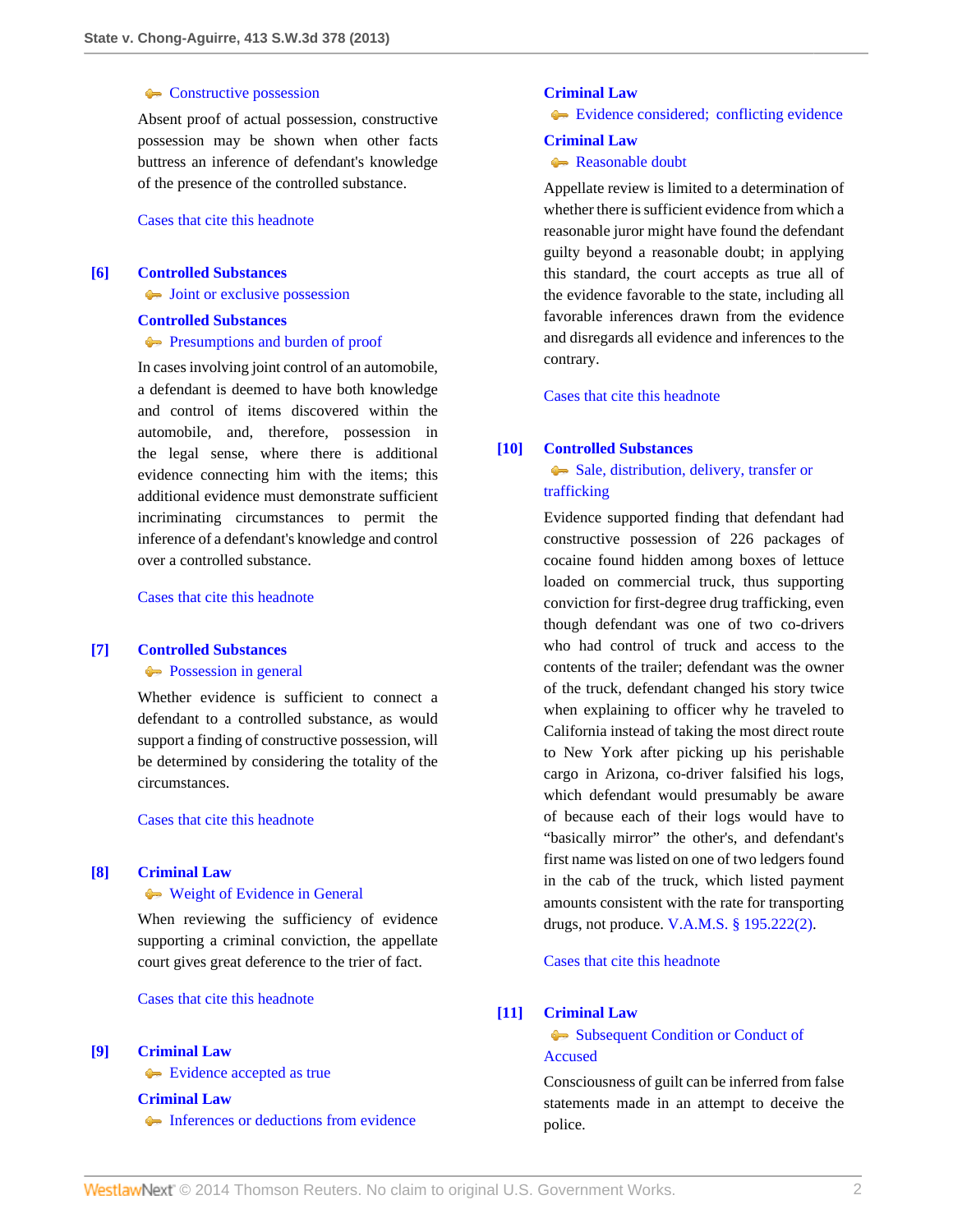[Cases that cite this headnote](http://www.westlaw.com/Link/RelatedInformation/DocHeadnoteLink?docGuid=I64deda7d4c0911e3a341ea44e5e1f25f&headnoteId=203193517701120140302081126&originationContext=document&vr=3.0&rs=cblt1.0&transitionType=CitingReferences&contextData=(sc.Search))

# <span id="page-2-0"></span>**[\[12\]](#page-7-8) [Criminal Law](http://www.westlaw.com/Browse/Home/KeyNumber/110/View.html?docGuid=I64deda7d4c0911e3a341ea44e5e1f25f&originationContext=document&vr=3.0&rs=cblt1.0&transitionType=DocumentItem&contextData=(sc.Search))**

# **[Credibility of witnesses in general](http://www.westlaw.com/Browse/Home/KeyNumber/110k553/View.html?docGuid=I64deda7d4c0911e3a341ea44e5e1f25f&originationContext=document&vr=3.0&rs=cblt1.0&transitionType=DocumentItem&contextData=(sc.Search))**

The jury is free to believe all, some, or none of a witness's testimony when considered with the other evidence presented in the case.

[Cases that cite this headnote](http://www.westlaw.com/Link/RelatedInformation/DocHeadnoteLink?docGuid=I64deda7d4c0911e3a341ea44e5e1f25f&headnoteId=203193517701220140302081126&originationContext=document&vr=3.0&rs=cblt1.0&transitionType=CitingReferences&contextData=(sc.Search))

#### **Attorneys and Law Firms**

**\*379** [Margaret Mueller Johnston,](http://www.westlaw.com/Link/Document/FullText?findType=h&pubNum=176284&cite=0290283101&originatingDoc=I64deda7d4c0911e3a341ea44e5e1f25f&refType=RQ&originationContext=document&vr=3.0&rs=cblt1.0&transitionType=DocumentItem&contextData=(sc.Search)) Columbia, MO, attorney for appellant.

[Richard A. Starnes](http://www.westlaw.com/Link/Document/FullText?findType=h&pubNum=176284&cite=0188848601&originatingDoc=I64deda7d4c0911e3a341ea44e5e1f25f&refType=RQ&originationContext=document&vr=3.0&rs=cblt1.0&transitionType=DocumentItem&contextData=(sc.Search)), Jefferson City, MO, attorney for respondent.

#### **Opinion**

#### [DON E. BURRELL,](http://www.westlaw.com/Link/Document/FullText?findType=h&pubNum=176284&cite=0235973401&originatingDoc=I64deda7d4c0911e3a341ea44e5e1f25f&refType=RQ&originationContext=document&vr=3.0&rs=cblt1.0&transitionType=DocumentItem&contextData=(sc.Search)) J.

<span id="page-2-1"></span>Oscar F. Chong–Aguirre ("Defendant") was convicted after a jury trial of first-degree drug trafficking. *See* [section](http://www.westlaw.com/Link/Document/FullText?findType=L&pubNum=1000229&cite=MOST195.222&originatingDoc=I64deda7d4c0911e3a341ea44e5e1f25f&refType=LQ&originationContext=document&vr=3.0&rs=cblt1.0&transitionType=DocumentItem&contextData=(sc.Search)) [195.222](http://www.westlaw.com/Link/Document/FullText?findType=L&pubNum=1000229&cite=MOST195.222&originatingDoc=I64deda7d4c0911e3a341ea44e5e1f25f&refType=LQ&originationContext=document&vr=3.0&rs=cblt1.0&transitionType=DocumentItem&contextData=(sc.Search)). [1](#page-8-0) Defendant contends the trial court committed reversible error by: (1) overruling his motion to suppress and admitting into evidence drugs seized during a search of his truck after a "second stop" because the officers did not have a reasonable suspicion "based upon specific articulable facts" that criminal activity was afoot; and (2) overruling his motion for judgment of acquittal because the State failed to produce sufficient evidence that he "intentionally possessed the cocaine found hidden among the boxes of lettuce in the [truck's] trailer, or that he had an awareness of the drug's presence and nature[.]"

Because Defendant agreed at trial to the admission of the evidence he now claims **\*380** should have been excluded, and there was sufficient evidence from which a reasonable juror could infer that Defendant was in possession and control of the drugs seized, we affirm.

# **Factual and Procedural Background [2](#page-8-1)**

Viewed in the light most favorable to the verdict, the evidence was as follows. On January 30, 2009, Defendant was <span id="page-2-3"></span>traveling with Eddie Dorantes in a commercial truck owned by Defendant. Defendant and Mr. Dorantes were working as co-drivers.<sup>[3](#page-8-2)</sup> Linda Stafford, an officer with the Missouri State Highway Patrol, stopped the truck for an inspection when it passed through a weigh station near Joplin. Officer Stafford was not familiar with the company name listed on the truck, so she asked Mr. Dorantes, who was driving at the time, to show her the paperwork and permits associated with the truck. Inside the weigh station, Mr. Dorantes showed Officer Stafford his commercial driving license, log books, the truck's registration, fuel permits, and other paperwork related to the truck's cargo. Shortly thereafter, Defendant also entered the weigh station and presented his commercial driver's license. Officer Stafford requested that Defendant return to the truck so that he would not be required to come on duty and record a break in his time in the sleeper berth.

Officer Stafford noticed "inconsistencies" in the paperwork presented to her. A bill of lading indicated that Mr. Dorantes had picked up his shipment of lettuce in Arizona at 12:33 a.m. and "loaded out" at 1:22 a.m. on January 28th. His log book, however, indicated that he did not arrive to pick up the shipment until 2:00 a.m. A second bill of lading indicated that Mr. Dorantes picked up more cargo at 11:13 that morning in Yuma, Arizona and was ready to load out at 3:33 p.m. His log book was inconsistent with the bill of lading because the log book indicated that he was in the midst of a 12–hour off-duty period at the time.

Mr. Dorantes's log book listed the location of the 12–hour off-duty period as "Fontana." Because Mr. Dorantes's driver's license indicated that he lived in Las Vegas, Officer Stafford asked him how he got from Las Vegas to Fontana without driving. Mr. Dorantes said that his wife drove him. Officer Stafford knew that would have entailed an 8–hour round trip by Mr. Dorantes's wife to pick him up in Fontana and return him to his home in Las Vegas, followed by another 8–hour round trip for her to take him back to Fontana. While these actions would not have been illegal, they didn't "make sense" to Officer Stafford because they were not "cost efficient" something an officer in her line of work looks for.

<span id="page-2-2"></span>When she asked Mr. Dorantes to explain this oddity to her, he then changed his explanation and told her that after he loaded out from Yuma, he drove the truck west to Fontana. Mr. Dorantes's log book also showed his status as "off duty" for over fifteen hours during and after the time the truck was loaded with lettuce—a perishable product that begins to wilt as soon as it is harvested. The perishable nature of the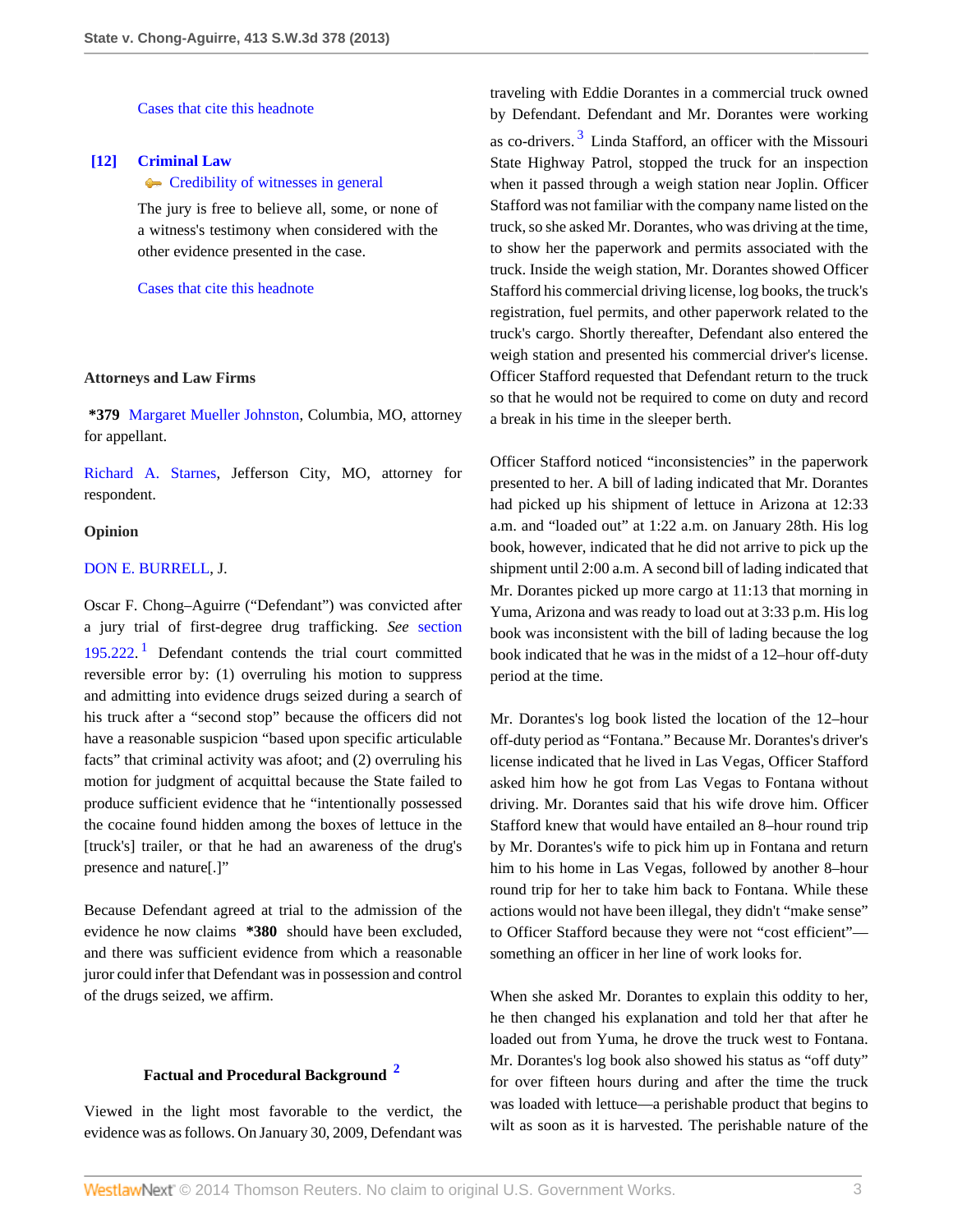<span id="page-3-0"></span>lettuce meant that Defendant and Mr. Dorantes **\*381** had a limited number of days in which to deliver that product to the customer. [4](#page-8-3)

The logs also indicated that after Mr. Dorantes picked up his cargo in Arizona—which was to be delivered east to New York—he went west through California. This seemed suspicious to Officer Stafford because that route added "at least eight hours of unnecessary driving" to the trip. When she questioned Mr. Dorantes about the route, he explained that in order to get onto I–10 to get to his destination, he had to go back through California. Officer Stafford ran the route through a computer program which showed that Mr. Dorantes had not taken the most direct, cost efficient route after picking up the lettuce. When she showed the program's results to Mr. Dorantes, he "became a little bit disturbed[,]" and she "got the impression he was trying to smooth talk" her. He then changed his explanation yet again and said he went back west to pick up Defendant in California. Based on these unusual circumstances and inconsistencies, Officer Stafford suspected that the records in Mr. Dorantes's log book had been falsified.

While she was reviewing the log books, Officer Stafford suddenly became ill. She handed the paperwork back to Mr. Dorantes and told him "I've got something more pressing. You better get on out of here before I change my mind." Mr. Dorantes then "hot footed it out to the truck[.]" On her way to the restroom, Officer Stafford informed other officers that she "felt like that truck needed to be looked at closer ... that there was a load of dope going down the road that [she had] just let go."

Officer Ted Wilkins went outside and stopped the truck when it was thirty to forty feet from the weigh station. When he approached the cab of the truck, both Mr. Dorantes and Defendant were "visibly laughing." Officer Wilkins re-examined their paperwork and noticed the same inconsistencies that had aroused Officer Stafford's suspicions. Two DEA agents, who were working on the other side of the

| <b>TRIP ONE REMAINING</b><br><b>BALANCE</b> | $\mathbf{r}$ we be a agency, who were working on the other side of the<br>\$12,000 |           |  |
|---------------------------------------------|------------------------------------------------------------------------------------|-----------|--|
| <b>TRIP TWO REMAINING</b><br><b>BALANCE</b> |                                                                                    | \$6,800   |  |
| <b>TRIP THREE</b>                           | <b>167 PSC</b>                                                                     | \$167.000 |  |
| <b>TRIP FOUR</b>                            | 45 PSC                                                                             | \$54,000  |  |

interstate, were summoned to examine the paperwork. Officer Wilkins also reviewed Defendant's log book, which indicated that he had joined Mr. Dorantes in the truck after the cargo had been picked up in Arizona.

Defendant gave the DEA officers permission to search the truck and trailer. The trailer door was secured with a padlock. The officers located two keys to the lock, one on a key ring in the ignition and another in a cup holder in the cab's dashboard. Once inside the trailer, the two officers observed pallets and boxes of produce stacked inside. The boxes were "very tightly compressed" in the trailer, but there was an open space of approximately two feet between the top of the boxes and the top of the trailer. The officers crawled on top of the boxes, checking with their flashlights for anything abnormal in the load. There were two different kinds of lettuce in the load, and they were separated by type. One of the officers discovered a black, duct-taped object when he shined his flashlight into the space between the two types of lettuce. There he found numerous "black kilo-size package[s]" concealed in a produce box. When he cut into one of the packages, he found a white powder that he recognized as cocaine.

<span id="page-3-1"></span>The officers then transported the truck to another location where they unloaded the cargo and discovered a total of 226 **\*382** packages of cocaine. [5](#page-8-4) Sean Henry, a special agent with the DEA, estimated that the cocaine seized had a street value of more than 20 million dollars. He testified that, in his experience, a shipment of that size would be sent with a trusted member of a drug organization, not with a firsttime courier. Agent Henry identified two documents retrieved from the cab of the truck (Exhibits 7 and 8) as ledgers used by drug traffickers to keep track of how much they have earned or are owed. Those exhibits contained the following information:

# **[Exhibit 7]**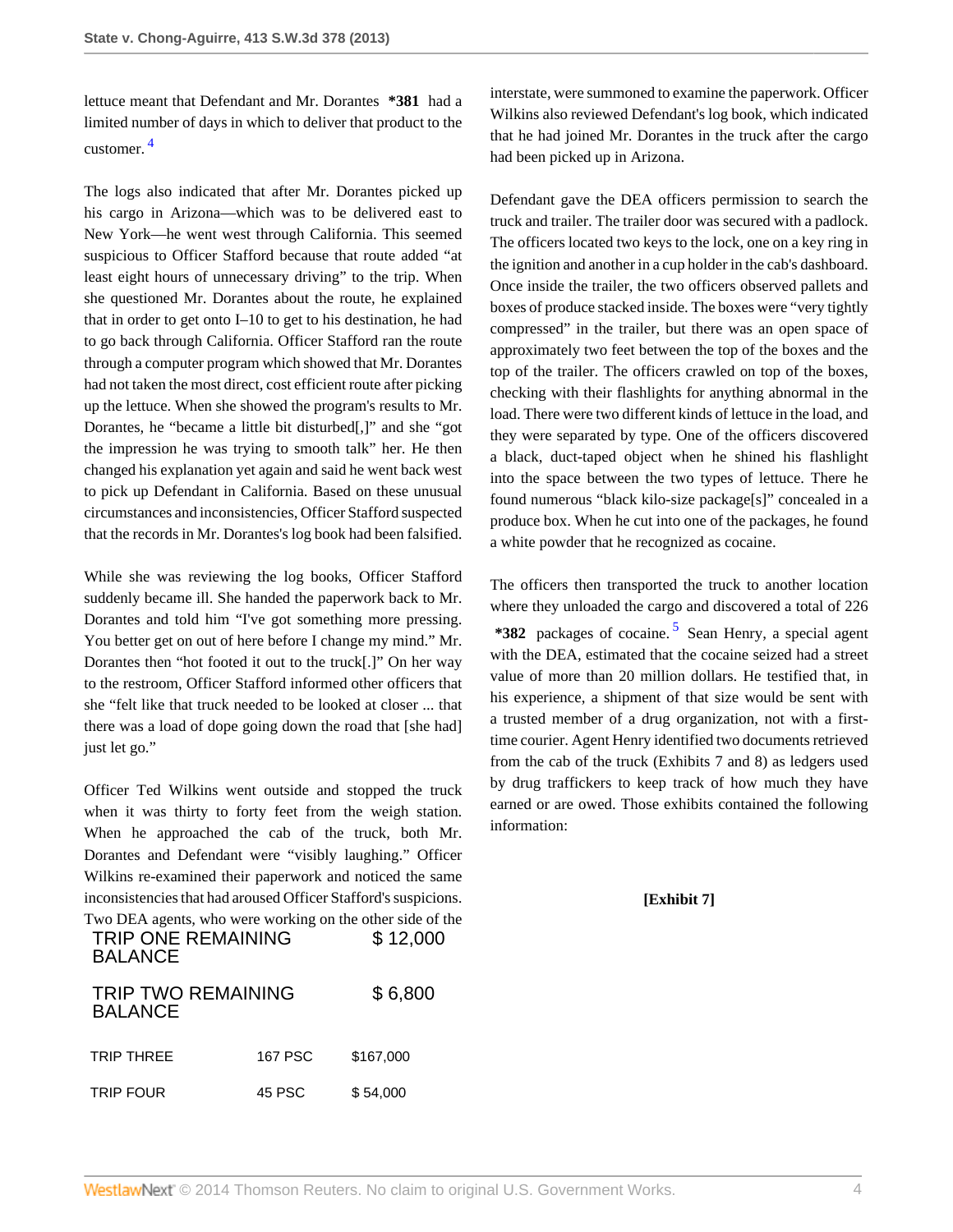| <b>TOTAL DUE</b>            | \$239,800               |             |                |             |  |
|-----------------------------|-------------------------|-------------|----------------|-------------|--|
| <b>TOTAL DUE AFTER COMM</b> |                         |             |                |             |  |
| <b>/TOTAL COMM. ADV</b>     |                         |             |                | \$158,850   |  |
|                             |                         |             |                |             |  |
| TOTAL DUE TRIP ONE 25% COMM |                         | \$7,000.00  | <b>SOBRINO</b> |             |  |
| TOTAL DUE TRIP TWO 25% COMM |                         | \$41,750    | <b>SOBRINO</b> |             |  |
| OTHER COMM. TRIP ONE        |                         | \$950       | <b>COOKIE</b>  |             |  |
| OTHER COMM TRIP TWO         |                         | \$1,250.00  | <b>COOKIE</b>  |             |  |
| <b>TOTAL COMM DUE</b>       |                         |             |                | \$79,425    |  |
|                             | <b>TOTAL COMM. PAID</b> |             |                |             |  |
| TOTAL COMM. RECEIVED        |                         |             |                |             |  |
| TOTAL DUE BEFORE COMM.      |                         |             |                | \$239,800   |  |
| TOTAL DUE AFTER COMM.       |                         |             | \$188,850      |             |  |
| TOTAL DUE AFTER ADV.        |                         |             | \$158,850      |             |  |
|                             | <b>TOTAL DUE EACH</b>   |             |                | \$79,425    |  |
|                             |                         | ADV         | \$47,620       |             |  |
|                             |                         | ADV         | \$7,000.00     |             |  |
|                             |                         | ADV         | \$5,000.00     |             |  |
|                             |                         |             |                | [Exhibit 8] |  |
| <b>OSCAR</b>                | \$79,425                |             |                |             |  |
|                             | <b>ADV</b>              | \$26,805.00 |                |             |  |
|                             | <b>ADV</b>              |             |                |             |  |
| <b>EDDIE</b>                | \$79,425                |             |                |             |  |
|                             | <b>ADV</b>              | \$7,000.00  |                |             |  |
|                             | <b>ADV</b>              | \$5,000.00  |                |             |  |
|                             | <b>ADV</b>              | \$47,620.00 |                |             |  |
|                             |                         |             |                |             |  |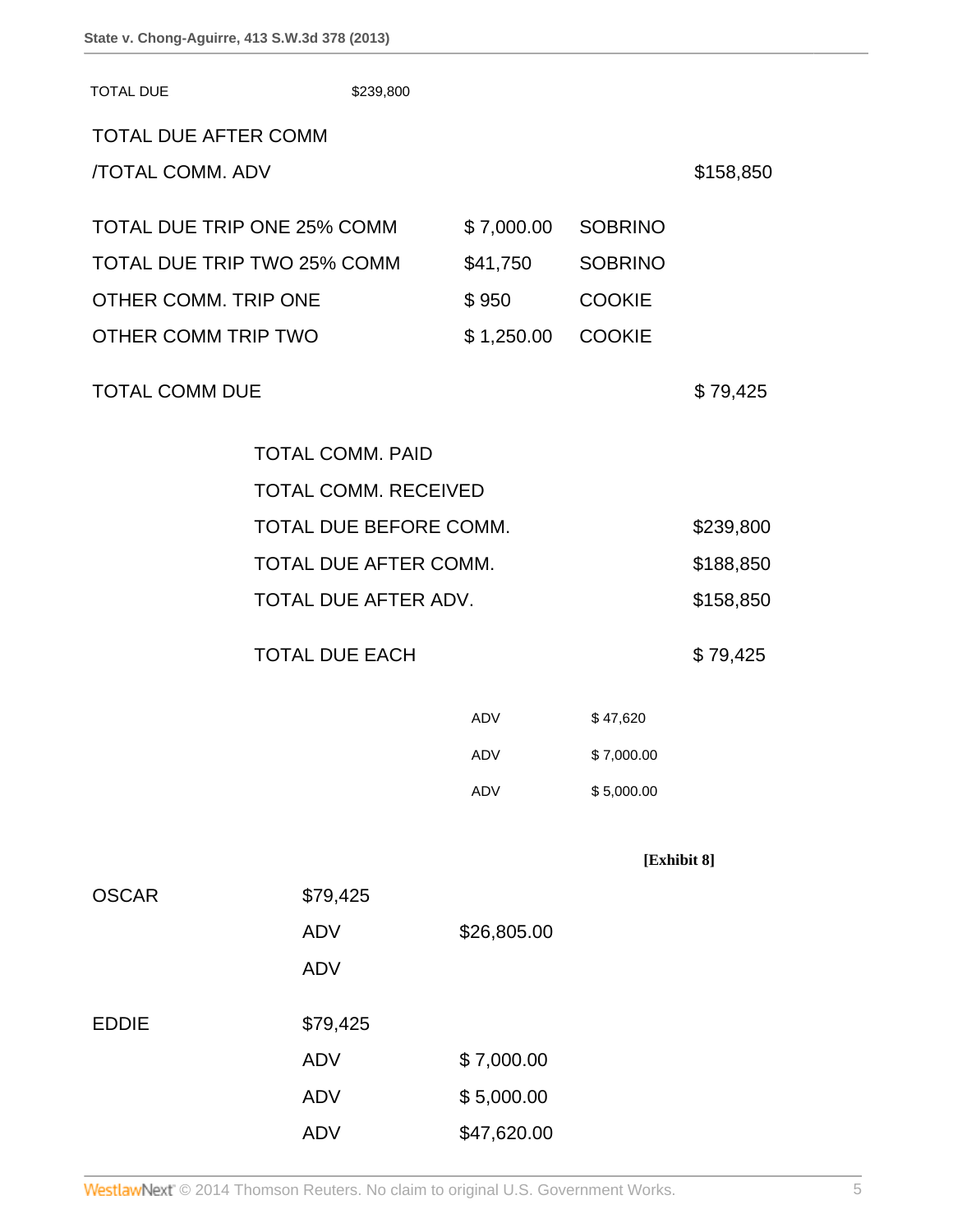Agent Henry testified that, in his experience, "PSC" stood for pieces, meaning kilograms of cocaine, and that the monetary figure represented the amount owed to the driver for transporting the cocaine. He explained that, based upon his review of Exhibit 7, the driver would receive \$1,000 per piece for trip three and approximately the same amount per piece for trip four. This rate coincided with the standard fee for transporting cocaine, which, in Agent Henry's experience, was \$1,000 to \$1,500 per piece. Although Agent Henry was **\*383** unable to identify either "Sobrino" or "Cookie," the amounts owed to each, based upon the figures in Exhibit 7, matched the amounts owed to Defendant and Mr. Dorantes, respectively, based upon the first names "Oscar" and "Eddie" referenced in Exhibit 8. Agent Henry reiterated that the commission owed Defendant, as reflected in Exhibit 8, was more than the commission typically earned for brokering produce.

Agent Henry had briefly interviewed Defendant after Defendant waived his *[Miranda](http://www.westlaw.com/Link/Document/FullText?findType=Y&serNum=1966131580&originationContext=document&vr=3.0&rs=cblt1.0&transitionType=DocumentItem&contextData=(sc.Search))*<sup>[6](#page-8-5)</sup> rights. Defendant told Agent Henry that he owned the truck and was en route to New York to deliver the produce in the trailer. He told Agent Henry that he was to receive \$5,000 for the delivery, which he planned to split with Mr. Dorantes.

#### <span id="page-5-3"></span>**Analysis**

## *Point I*

<span id="page-5-0"></span>**[\[1\]](#page-0-0)** Defendant argues in support of his first point that the trial court clearly erred "in finding that Officer Wilkins had reasonable suspicion to stop [Defendant] a second time after he was released by Officer Stafford, in overruling [Defendant]'s motion to suppress the evidence seized as a result of that second stop, and in admitting the evidence of the unlawfully-seized evidence at trial[.]" Because Defendant agreed at trial to the admission of the evidence he now argues should have been excluded, we do not need to determine whether the evidence would have been admissible if the issue had been properly preserved for our review.<sup>[7](#page-8-6)</sup>

<span id="page-5-1"></span>**[\[2\]](#page-0-1)** The trial court held a hearing on Defendant's motion to suppress on November 6, 2009. At the conclusion of

# 19,805.00

the hearing, it overruled the motion, finding that there was reasonable suspicion to conduct the search. "The filing of a motion to suppress is insufficient to preserve an issue for appellate review; instead, a defendant must object when the challenged evidence is offered at trial[.]" *[State v. O'Neal,](http://www.westlaw.com/Link/Document/FullText?findType=Y&serNum=2030090884&pubNum=4644&fi=co_pp_sp_4644_561&originationContext=document&vr=3.0&rs=cblt1.0&transitionType=DocumentItem&contextData=(sc.Search)#co_pp_sp_4644_561)* [392 S.W.3d 556, 561–62 \(Mo.App.W.D.2013\)](http://www.westlaw.com/Link/Document/FullText?findType=Y&serNum=2030090884&pubNum=4644&fi=co_pp_sp_4644_561&originationContext=document&vr=3.0&rs=cblt1.0&transitionType=DocumentItem&contextData=(sc.Search)#co_pp_sp_4644_561). "The trial court must be given the opportunity to reconsider its prior ruling against the backdrop of the evidence adduced at trial." *State v. Lloyd,* [205 S.W.3d 893, 900 \(Mo.App.S.D.2006\)](http://www.westlaw.com/Link/Document/FullText?findType=Y&serNum=2010732959&pubNum=4644&fi=co_pp_sp_4644_900&originationContext=document&vr=3.0&rs=cblt1.0&transitionType=DocumentItem&contextData=(sc.Search)#co_pp_sp_4644_900) (quoting *State v. Morrow,* [996 S.W.2d 679, 681–82](http://www.westlaw.com/Link/Document/FullText?findType=Y&serNum=1999124142&pubNum=713&fi=co_pp_sp_713_681&originationContext=document&vr=3.0&rs=cblt1.0&transitionType=DocumentItem&contextData=(sc.Search)#co_pp_sp_713_681) [\(Mo.App.W.D.1999\)](http://www.westlaw.com/Link/Document/FullText?findType=Y&serNum=1999124142&pubNum=713&fi=co_pp_sp_713_681&originationContext=document&vr=3.0&rs=cblt1.0&transitionType=DocumentItem&contextData=(sc.Search)#co_pp_sp_713_681), *abrogated on other grounds by [State v.](http://www.westlaw.com/Link/Document/FullText?findType=Y&serNum=1999268048&pubNum=4644&fi=co_pp_sp_4644_79&originationContext=document&vr=3.0&rs=cblt1.0&transitionType=DocumentItem&contextData=(sc.Search)#co_pp_sp_4644_79) Withrow,* [8 S.W.3d 75, 79 n. 3 \(Mo. banc 1999\)](http://www.westlaw.com/Link/Document/FullText?findType=Y&serNum=1999268048&pubNum=4644&fi=co_pp_sp_4644_79&originationContext=document&vr=3.0&rs=cblt1.0&transitionType=DocumentItem&contextData=(sc.Search)#co_pp_sp_4644_79)).

<span id="page-5-2"></span>**[\[3\]](#page-0-2)** "As opposed to a simple failure to object, which may warrant plain error review, a statement by defendant's counsel that there is no objection to ... a particular piece of evidence precludes a finding that the failure to object was negligent or inadvertent and renders that evidence admissible." *[State v.](http://www.westlaw.com/Link/Document/FullText?findType=Y&serNum=1997150584&pubNum=713&fi=co_pp_sp_713_258&originationContext=document&vr=3.0&rs=cblt1.0&transitionType=DocumentItem&contextData=(sc.Search)#co_pp_sp_713_258) Stevens,* [949 S.W.2d 257, 258 \(Mo.App.S.D.1997\)](http://www.westlaw.com/Link/Document/FullText?findType=Y&serNum=1997150584&pubNum=713&fi=co_pp_sp_713_258&originationContext=document&vr=3.0&rs=cblt1.0&transitionType=DocumentItem&contextData=(sc.Search)#co_pp_sp_713_258) (quoting *State v. Scott,* [858 S.W.2d 282, 285 \(Mo.App.W.D.1993\)](http://www.westlaw.com/Link/Document/FullText?findType=Y&serNum=1993150045&pubNum=713&fi=co_pp_sp_713_285&originationContext=document&vr=3.0&rs=cblt1.0&transitionType=DocumentItem&contextData=(sc.Search)#co_pp_sp_713_285)). Here, as revealed by the following colloquy from the trial transcript, defense counsel went beyond simply saying **\*384** "no objection"; he affirmatively agreed to the admission of one of the "bricks" of the seized cocaine and one or two photographs of it.

THE COURT: Anything before recess?

- [the prosecutor]: I don't believe so, Judge, other than—
- THE COURT: Are these motions we previously talked about?

[the prosecutor]: I believe so.

THE COURT: What is the motion in limine?

<span id="page-5-4"></span>[defense counsel]: Your Honor, the motion in limine dealt with [the prosecutor]'s request that she was going to bring in a quantity of contraband, and I wanted to limit it. We have received by discovery photographs, and they are color photographs, but—may I approach, your Honor? There are half a dozen of these that show a quantity of contraband, and it is significant. I think it's 226 kilos, actually. And I was going to ask the Court to limit it to one or two. Really, I think all we need is one. And the amount speaks for itself. I don't think we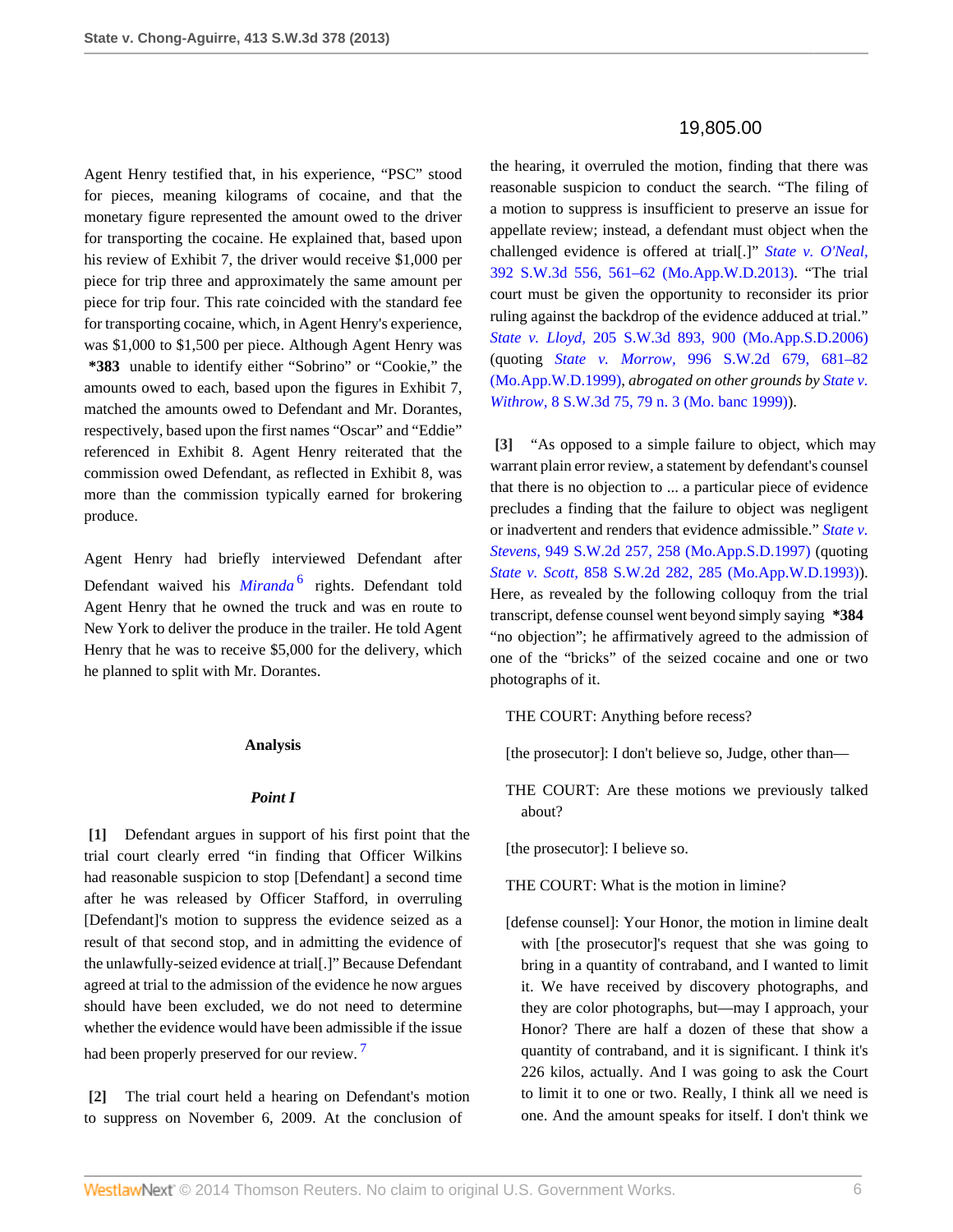need to wheel it all in here or carry it all in. I [sic] they'll have a chance to see the pictures. And as I say, there are probably half a dozen that show that whole quantity. And then you take one of the actual bricks itself and I think it—

THE COURT: So have you reached an agreement?

[the prosecutor]: No, Judge, we haven't.

- THE COURT: What are you planning on bringing?
- [the prosecutor]: Two things, Judge. We have some additional photos. I believe these would be for demonstrative purposes. This was sent to counsel via email.

[defense counsel]: That's correct.

[the prosecutor]: We do have another picture. Judge, as we spoke earlier, we completely understand the significant difficulties in bringing that much contraband into the courtroom. What we have done, your Honor, is upstairs we have a Highway Patrol officer who was present that night. We have one box, which is—they are boxed up in the evidence locker in Springfield in the Highway Patrol office, Judge. He brought with him one box, which contains seven pieces or kilograms. It's the state's intention to offer that evidence.

THE COURT: How many bricks do you have?

[the prosecutor]: Upstairs, Judge, we just have seven.

- THE COURT: *Do you [addressing defense counsel] object to that?*
- [defense counsel]: *No.* I just don't even see the purpose for all seven, but I will certainly submit it to you. *I think one of them speaks for itself.*
- THE COURT: *If you have no objection, I'll admit it.* I mean, if I was the prosecutor, I would be attempted [sic] to bring them all in, but she's agreed to seven. *So you've agreed, so I don't have to rule on it.*

[defense counsel]: *That's fine, your Honor.*

THE COURT: I didn't know you had them. I was counting them up by rows. It seemed like there were at least 150 there. So you [referring to the prosecutor] are only bringing in seven out of 220?

[the prosecutor]: 226.

THE COURT: *So that's about three percent, so I don't see any prejudice in that.*

**\*385** [defense counsel]: *No, I can deal with that.*

(Emphasis added).

Later in this same discussion, the prosecutor offered to lay a foundation for the admission of the photograph. Defense counsel responded, "You don't need to. I'm not contesting that that night they conducted a search. We've already had the issue about the search." Defendant argues that the prosecutor's response—"Yeah, we're down to the one element"—indicates there was a "mutual understanding" that Defendant was maintaining his objection to the admission of the evidence seized in the search. We reject the argument as it ignores defense counsel's earlier agreement, and it attempts to draw an unreasonable inference from the prosecutor's response here.

Defendant affirmatively agreed to the admission of the evidence he now argues should have been excluded. Point I is denied.

# *Point II*

Defendant's second point claims the trial court erred in overruling his motion for judgment of acquittal because the evidence was insufficient to prove beyond a reasonable doubt that he "consciously and intentionally possessed the cocaine found hidden among the boxes of lettuce in the trailer, or that he had an awareness of the drug's presence and nature[.]" We disagree.

Defendant was convicted of first-degree trafficking.

A person commits the crime of trafficking drugs in the first degree if ... he distributes, delivers, manufactures, produces or attempts to distribute, deliver, manufacture or produce more than one hundred fifty grams of a mixture or substance containing a detectable amount of coca leaves, except coca leaves and extracts of coca leaves from which cocaine,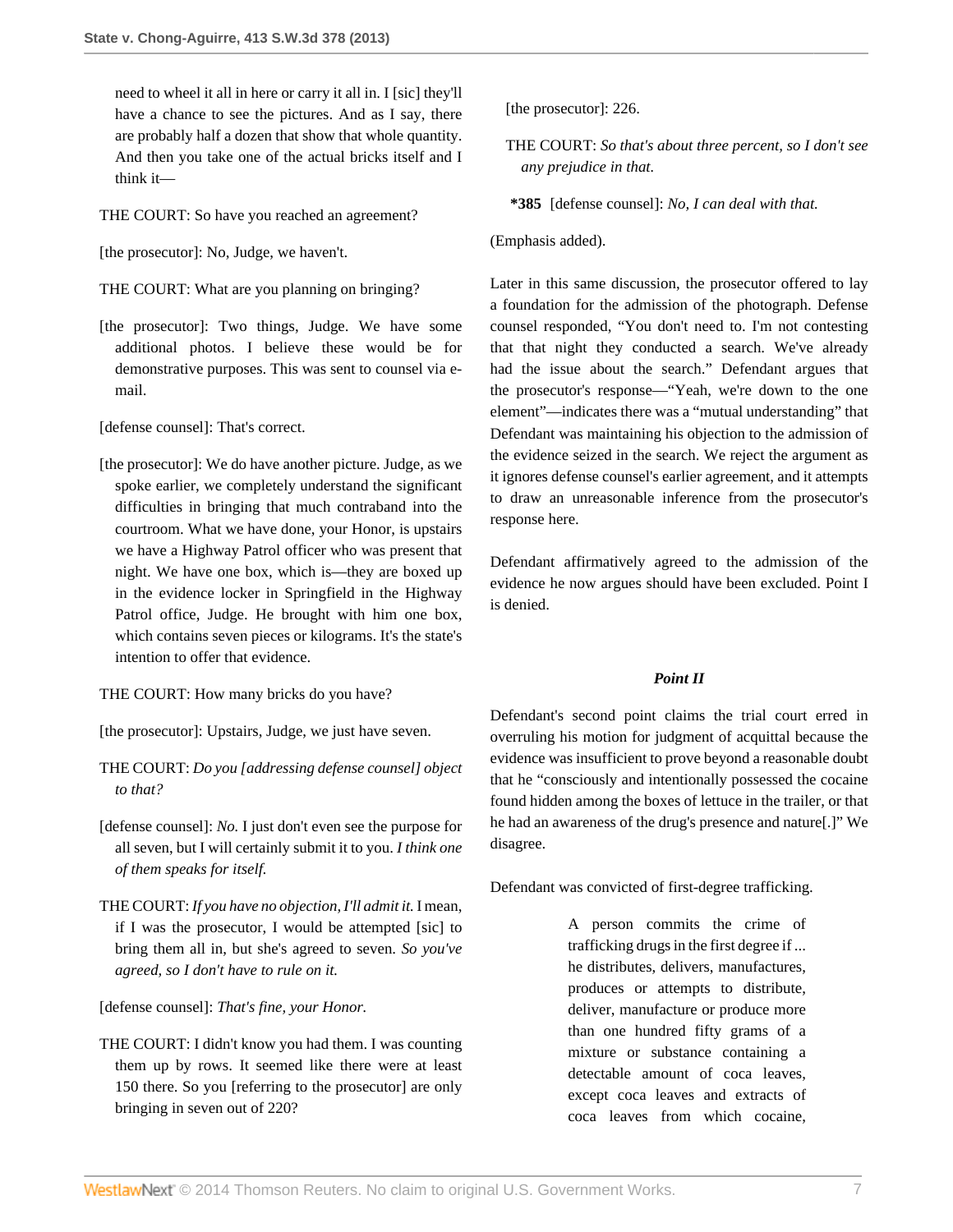ecgonine, and derivatives of ecgonine or their salts have been removed; cocaine salts and their optical and geometric isomers, and salts of isomers; ecgonine, its derivatives, their salts, isomers, and salts of isomers; or any compound, mixture, or preparation which contains any quantity or any of the foregoing substances.

<span id="page-7-9"></span>Section 195.222.2. "If the quantity involved is four hundred fifty grams or more[,  $\frac{8}{3}$  $\frac{8}{3}$  $\frac{8}{3}$ ] the person shall be sentenced to the authorized term of imprisonment for a class A felony which term shall be served without probation or parole." Section 195.222.2(2).

<span id="page-7-1"></span><span id="page-7-0"></span>**[\[4\]](#page-0-3) [\[5](#page-0-4)]** "Although possession ... is not an element of the crime of first-degree trafficking, evidence of knowing possession may support the conviction when the state alleges that the defendant attempted to distribute, deliver, manufacture or produce the controlled substance, and this evidence may be circumstantial." *[State v. Stover,](http://www.westlaw.com/Link/Document/FullText?findType=Y&serNum=2028704537&pubNum=4644&fi=co_pp_sp_4644_146&originationContext=document&vr=3.0&rs=cblt1.0&transitionType=DocumentItem&contextData=(sc.Search)#co_pp_sp_4644_146)* 388 S.W.3d [138, 146 \(Mo. banc 2012\).](http://www.westlaw.com/Link/Document/FullText?findType=Y&serNum=2028704537&pubNum=4644&fi=co_pp_sp_4644_146&originationContext=document&vr=3.0&rs=cblt1.0&transitionType=DocumentItem&contextData=(sc.Search)#co_pp_sp_4644_146) In regard to possessing a substance,

> [a] person, with the knowledge of the presence and nature of a substance, has actual or constructive possession of the substance. A person has actual possession if he has the substance on his person or within easy reach and convenient control. A person who, although not in actual possession, has the power and intention at a given time to exercise dominion or control over the substance either directly or through another person **\*386** or persons is in constructive possession of it. Possession may also be sole or joint.

Section 195.010(34). "Absent proof of actual possession, constructive possession may be shown when other facts buttress an inference of defendant's knowledge of the presence of the controlled substance." *[State v. Purlee,](http://www.westlaw.com/Link/Document/FullText?findType=Y&serNum=1992186344&pubNum=713&fi=co_pp_sp_713_588&originationContext=document&vr=3.0&rs=cblt1.0&transitionType=DocumentItem&contextData=(sc.Search)#co_pp_sp_713_588)* 839 [S.W.2d 584, 588 \(Mo. banc 1992\).](http://www.westlaw.com/Link/Document/FullText?findType=Y&serNum=1992186344&pubNum=713&fi=co_pp_sp_713_588&originationContext=document&vr=3.0&rs=cblt1.0&transitionType=DocumentItem&contextData=(sc.Search)#co_pp_sp_713_588)

<span id="page-7-5"></span><span id="page-7-4"></span><span id="page-7-3"></span><span id="page-7-2"></span>**[\[6\]](#page-1-1) [\[7\]](#page-1-2) [\[8\]](#page-1-3) [\[9](#page-1-4)]** "In cases involving joint control of an Dorantes changed his story twice when explaining to Officer automobile, 'a defendant is deemed to have both knowledge

and control of items discovered within the automobile, and, therefore, possession in the legal sense, where there is additional evidence connecting him with the items.' " *[State](http://www.westlaw.com/Link/Document/FullText?findType=Y&serNum=2018295601&pubNum=4644&fi=co_pp_sp_4644_639&originationContext=document&vr=3.0&rs=cblt1.0&transitionType=DocumentItem&contextData=(sc.Search)#co_pp_sp_4644_639) v. Woods,* [284 S.W.3d 630, 639–40 \(Mo.App.W.D.2009\)](http://www.westlaw.com/Link/Document/FullText?findType=Y&serNum=2018295601&pubNum=4644&fi=co_pp_sp_4644_639&originationContext=document&vr=3.0&rs=cblt1.0&transitionType=DocumentItem&contextData=(sc.Search)#co_pp_sp_4644_639) (quoting *State v. Sanderson,* [169 S.W.3d 158, 164–](http://www.westlaw.com/Link/Document/FullText?findType=Y&serNum=2007113825&pubNum=4644&fi=co_pp_sp_4644_164&originationContext=document&vr=3.0&rs=cblt1.0&transitionType=DocumentItem&contextData=(sc.Search)#co_pp_sp_4644_164) [65 \(Mo.App.S.D.2005\)](http://www.westlaw.com/Link/Document/FullText?findType=Y&serNum=2007113825&pubNum=4644&fi=co_pp_sp_4644_164&originationContext=document&vr=3.0&rs=cblt1.0&transitionType=DocumentItem&contextData=(sc.Search)#co_pp_sp_4644_164)). "This additional evidence must demonstrate sufficient incriminating circumstances to permit the inference of a defendant's knowledge and control over the controlled substance." *Sanderson,* [169 S.W.3d at 165.](http://www.westlaw.com/Link/Document/FullText?findType=Y&serNum=2007113825&pubNum=4644&fi=co_pp_sp_4644_165&originationContext=document&vr=3.0&rs=cblt1.0&transitionType=DocumentItem&contextData=(sc.Search)#co_pp_sp_4644_165) "Whether evidence is sufficient to connect a defendant to a controlled substance will be determined by considering the totality of the circumstances." *[State v. Richardson,](http://www.westlaw.com/Link/Document/FullText?findType=Y&serNum=2020192908&pubNum=4644&fi=co_pp_sp_4644_24&originationContext=document&vr=3.0&rs=cblt1.0&transitionType=DocumentItem&contextData=(sc.Search)#co_pp_sp_4644_24)* 296 [S.W.3d 21, 24 \(Mo.App.S.D.2009\).](http://www.westlaw.com/Link/Document/FullText?findType=Y&serNum=2020192908&pubNum=4644&fi=co_pp_sp_4644_24&originationContext=document&vr=3.0&rs=cblt1.0&transitionType=DocumentItem&contextData=(sc.Search)#co_pp_sp_4644_24)

When reviewing the sufficiency of evidence supporting a criminal conviction, the Court gives great deference to the trier of fact. *State v. Chaney,* [967 S.W.2d 47, 52 \(Mo.](http://www.westlaw.com/Link/Document/FullText?findType=Y&serNum=1998077058&pubNum=713&fi=co_pp_sp_713_52&originationContext=document&vr=3.0&rs=cblt1.0&transitionType=DocumentItem&contextData=(sc.Search)#co_pp_sp_713_52) [banc 1998\)](http://www.westlaw.com/Link/Document/FullText?findType=Y&serNum=1998077058&pubNum=713&fi=co_pp_sp_713_52&originationContext=document&vr=3.0&rs=cblt1.0&transitionType=DocumentItem&contextData=(sc.Search)#co_pp_sp_713_52). Appellate review "is limited to a determination of whether there is sufficient evidence from which a reasonable juror might have found the defendant guilty beyond a reasonable doubt." *[Id.](http://www.westlaw.com/Link/Document/FullText?findType=Y&serNum=1998077058&originationContext=document&vr=3.0&rs=cblt1.0&transitionType=DocumentItem&contextData=(sc.Search))* In applying this standard, "the Court accepts as true all of the evidence favorable to the state, including all favorable inferences drawn from the evidence and disregards all evidence and inferences to the contrary." *[Id.](http://www.westlaw.com/Link/Document/FullText?findType=Y&serNum=1998077058&originationContext=document&vr=3.0&rs=cblt1.0&transitionType=DocumentItem&contextData=(sc.Search))*

### *State v. Oliver,* [293 S.W.3d 437, 444 \(Mo. banc 2009\).](http://www.westlaw.com/Link/Document/FullText?findType=Y&serNum=2019534563&pubNum=4644&fi=co_pp_sp_4644_444&originationContext=document&vr=3.0&rs=cblt1.0&transitionType=DocumentItem&contextData=(sc.Search)#co_pp_sp_4644_444)

<span id="page-7-6"></span>**[\[10\]](#page-1-0)** Here, the State was required to present additional incriminating evidence because Mr. Dorantes and Defendant exercised joint control over the truck. He and Mr. Dorantes worked as co-drivers, and they both had access to the contents of the trailer by means of the padlock keys in the cab of the truck. The truck was owned by Defendant, which creates a "clear implication" that Defendant, rather than Mr. Dorantes, controlled the cocaine. *See [State v. McNaughton,](http://www.westlaw.com/Link/Document/FullText?findType=Y&serNum=1996114383&pubNum=713&fi=co_pp_sp_713_526&originationContext=document&vr=3.0&rs=cblt1.0&transitionType=DocumentItem&contextData=(sc.Search)#co_pp_sp_713_526)* 924 S.W.2d [517, 526 \(Mo.App.W.D.1996\)](http://www.westlaw.com/Link/Document/FullText?findType=Y&serNum=1996114383&pubNum=713&fi=co_pp_sp_713_526&originationContext=document&vr=3.0&rs=cblt1.0&transitionType=DocumentItem&contextData=(sc.Search)#co_pp_sp_713_526) (holding that one of the facts supporting a reasonable inference that the defendant had possession of marijuana found in a car occupied by two people was that the defendant was the owner of the vehicle), *overruled on other grounds by State v. Pond,* [131 S.W.3d 792,](http://www.westlaw.com/Link/Document/FullText?findType=Y&serNum=2004317268&pubNum=4644&fi=co_pp_sp_4644_794&originationContext=document&vr=3.0&rs=cblt1.0&transitionType=DocumentItem&contextData=(sc.Search)#co_pp_sp_4644_794) [794 \(Mo. banc 2004\)](http://www.westlaw.com/Link/Document/FullText?findType=Y&serNum=2004317268&pubNum=4644&fi=co_pp_sp_4644_794&originationContext=document&vr=3.0&rs=cblt1.0&transitionType=DocumentItem&contextData=(sc.Search)#co_pp_sp_4644_794).

<span id="page-7-8"></span><span id="page-7-7"></span>**[\[11\]](#page-1-5) [\[12\]](#page-2-0)** Additionally, in the trucking industry, custody, command, and responsibility for the load is with the owneroperator, here, Defendant. Officers seized a large quantity of drugs having an extremely high monetary value from Defendant's truck. *See Woods,* [284 S.W.3d at 640.](http://www.westlaw.com/Link/Document/FullText?findType=Y&serNum=2018295601&pubNum=4644&fi=co_pp_sp_4644_640&originationContext=document&vr=3.0&rs=cblt1.0&transitionType=DocumentItem&contextData=(sc.Search)#co_pp_sp_4644_640) Mr. Stafford why he traveled to California instead of taking the